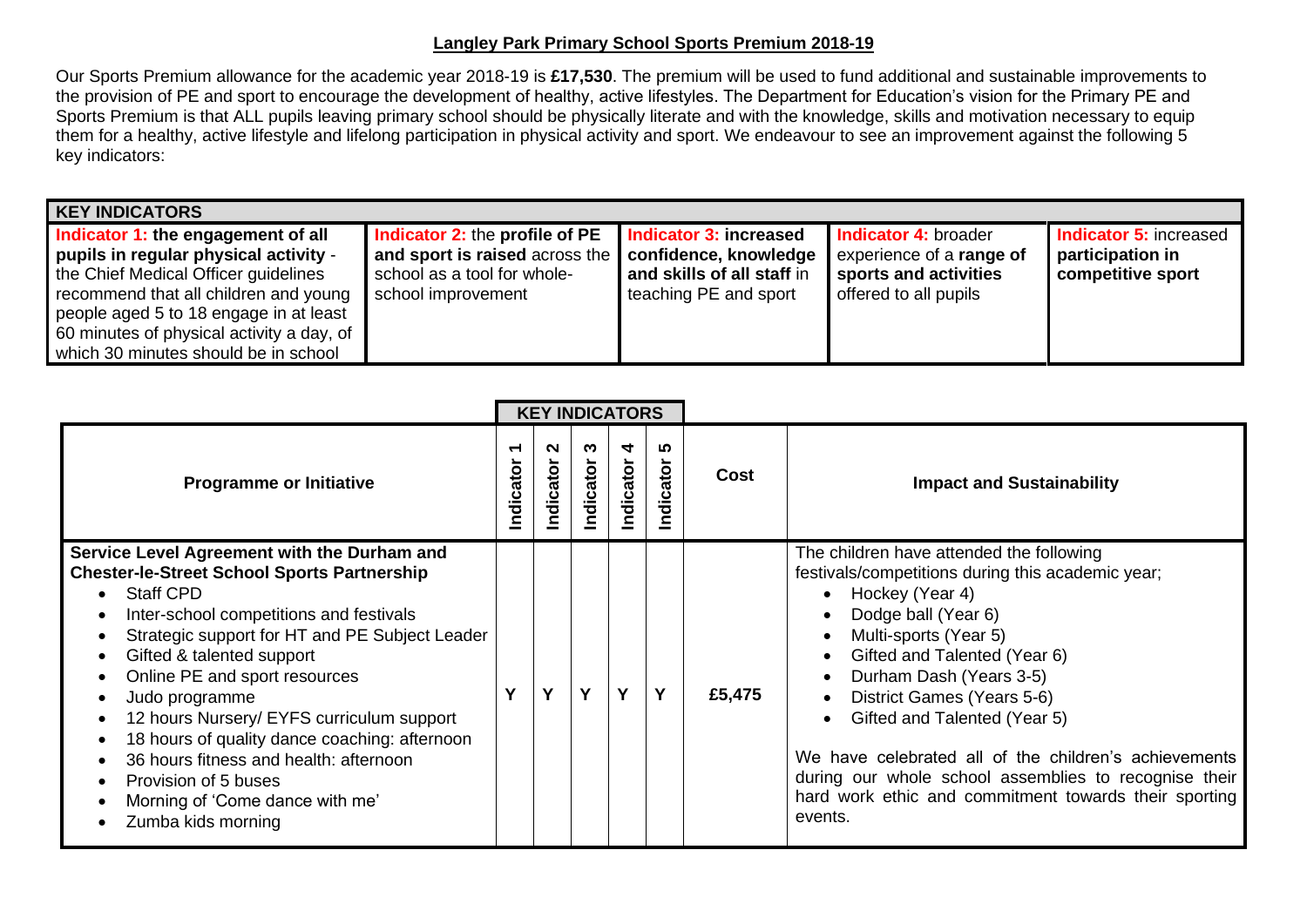The children have most certainly shared their enjoyment and enthusiasm in wanting to participate in more events during the next academic year.

Allowing the children to gain an experience of a wider range of sports (G+T) has had a positive impact upon the level of challenge they are willing to take. They believe they have excelled in areas in which they may have not had opportunities to do so before. This has been very encouraging to hear.

We have worked in partnership with Destination Judo and they delivered successful Judo taster sessions to children in Years 1-6. The children were offered a fun and lively session allowing them the chance to develop different skills as well as play judo themed games and activities. This had a brilliant impact upon developing balance and coordination skills.

Strategic support from Andrew (SSP) has been offered to both our Head Teacher and PE Subject Leader. This has been very efficient in working together to ensure sustainable improvements to the provision of our PE is successful in encouraging children to lead a healthy and active lifestyle. We have recently evaluated the impact on this which has gained us the bronze award for the School Games Mark 2019.

The Early Years staff have been well supported during their curriculum support sessions this year. They have been able to gain access to suitable resources following on from their sessions with a member of the SSP team, which has enabled the children to develop their physical skills across the year.

We have also received curriculum support for Dance (Years 1 and 4), Health and Fitness (Years 4, 5 as well as a breakfast club), a morning of 'Come Dance with Me' (Year 3) and a Zumba taster session (Years 1 and 4). All of the staff who have received curriculum support from a coach or a specialist PE teacher now have increased confidence of teaching that specific area of PE. Our staff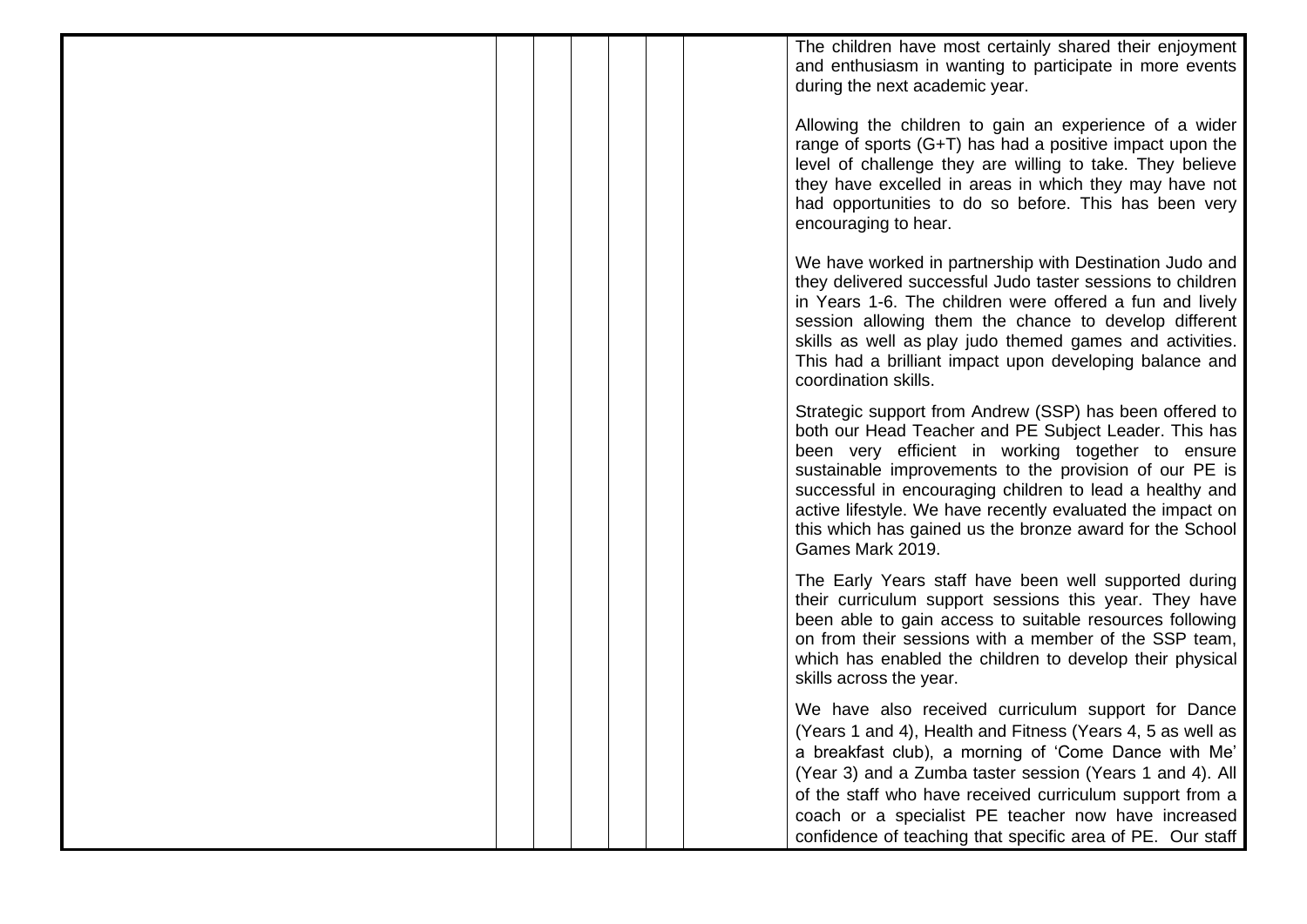|                                                                                                                                                                        |   |   |   |   |   |        | are aware that a range of planning documents / resources<br>are available and can be accessed in the future if staff<br>change year groups.                                                                                                                                                                                                                                                                                                                                                                                                                                                                                                             |
|------------------------------------------------------------------------------------------------------------------------------------------------------------------------|---|---|---|---|---|--------|---------------------------------------------------------------------------------------------------------------------------------------------------------------------------------------------------------------------------------------------------------------------------------------------------------------------------------------------------------------------------------------------------------------------------------------------------------------------------------------------------------------------------------------------------------------------------------------------------------------------------------------------------------|
|                                                                                                                                                                        |   |   |   |   |   |        | Both the staff at Langley Park and the staff delivering<br>these sessions (SSP) have spoke very highly of our pupils<br>regarding how enthused they have been during each<br>individual session. It is great to hear that in terms of the<br>physical impact this has had, the children have all been<br>able to develop their own level of fitness, which is a huge<br>achievement!                                                                                                                                                                                                                                                                    |
| <b>Development of Playground (September 2018)</b><br>• Equipment and line markings to stimulate<br>physical activity amongst all children on a break<br>and lunchtime. | Y | Υ |   | Y |   | £5,000 | The children have shared their enjoyment for the<br>opportunities they are provided with to have more active<br>break and lunch times. This has developed their<br>confidence and ability in playing a range of games on our<br>schoolyard. The development of our playground has<br>enabled all children to have the opportunity to participate<br>in active play during break and lunchtimes.<br>Not only has this had an impact on the children's physical<br>ability, it has also had a positive impact upon behaviour at<br>break and lunchtimes. Children are developing team skills<br>as they carry out games such as basketball and setting up |
| <b>Staff development in EYFS</b><br>Support programme for staff to develop<br>$\bullet$<br>knowledge in delivery of fundamental<br>movement skills in EYFS.            | Y | Y | Y |   |   | £1,200 | their own carousel of activities.<br>Staff have spoken positively about the training and<br>resources that they have received and will continue to use<br>ideas in their teaching. Our Reception class teacher has<br>commented on the majority of children achieving a good<br>level of development (GLD) within the Physical<br>Development area of learning.                                                                                                                                                                                                                                                                                         |
| <b>Affiliation to Derwentside Primary Schools FA</b><br>Provide inter-school football competition for<br>$\bullet$<br>pupils                                           |   |   |   |   | Y | £100   | School competed in the DPSFA league throughout the<br>season, matches were held on our pitches. Players from<br>year 5 and 6 played against other schools in the autumn<br>and spring term.                                                                                                                                                                                                                                                                                                                                                                                                                                                             |
| <b>Affiliation to Chester-le-Street Primary Schools</b><br><b>Athletics Association</b><br>Provide inter-school athletics/XC competition<br>$\bullet$<br>for pupils    |   |   |   |   | Y | £100   | A team of between 6 and 12 pupils competed in a series<br>of races (4) on weekends. School won the best small<br>school's trophies for boys and girls.A cross country club<br>trained every week after school.                                                                                                                                                                                                                                                                                                                                                                                                                                          |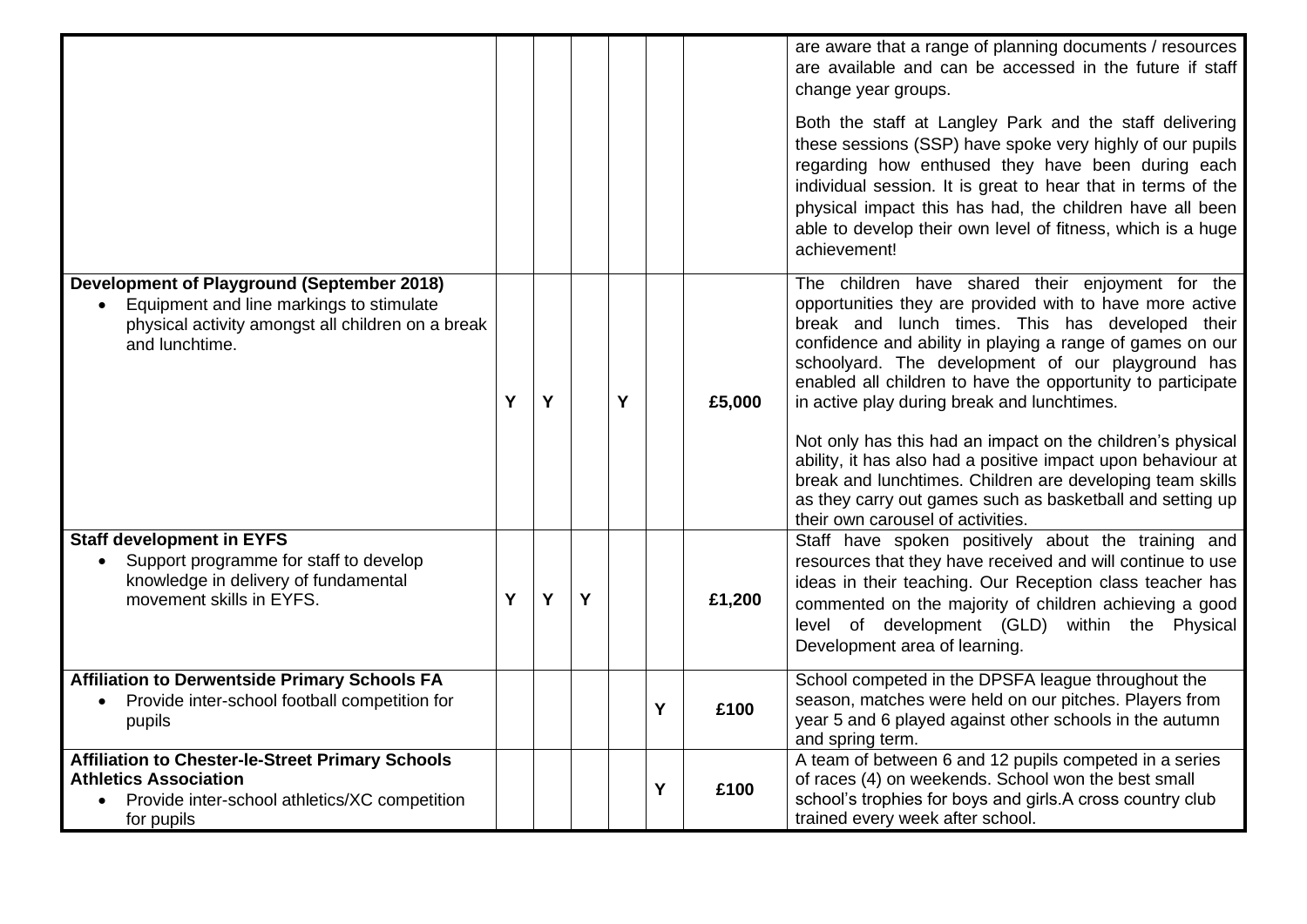| <b>Hoopstarz workshop</b><br>Workshop to introduce all children to hula-<br>hooping and the physical benefits associated<br>with it.                                          | Υ |   |   | Υ | £300   | All of our children in school had a hoola hooping session<br>with Hoopstarz and as a result of an exciting, unique and<br>engaging workshop, we were overwhelmed by the number<br>of children who purchased a hoola hoop to continue<br>developing a range of skills at home.<br>The children gained a great sense of achievement from<br>participating and were all challenged equally. The classes<br>that the children accessed aimed to build confidence and<br>self-esteem and promote the importance of staying fit and<br>healthy.<br>As a result, the children showed an increased interest in<br>wanting to continue to practise their hoola-hooping skills<br>during break and lunchtimes. |
|-------------------------------------------------------------------------------------------------------------------------------------------------------------------------------|---|---|---|---|--------|------------------------------------------------------------------------------------------------------------------------------------------------------------------------------------------------------------------------------------------------------------------------------------------------------------------------------------------------------------------------------------------------------------------------------------------------------------------------------------------------------------------------------------------------------------------------------------------------------------------------------------------------------------------------------------------------------|
| <b>OAA programme</b><br>Working with Scout Ed to deliver an outdoor<br>$\bullet$<br>education programme including orienteering<br>with all pupils                             | Y | Y | Y | Y | £2,400 | The children in Years $1 - 6$ have sessions on site using<br>the outdoors for their learning as well as orienteering<br>sessions. This has had a huge impact on developing team<br>building skills as well as perseverance towards completing<br>a task.<br>Our leader, Chris, has delivered his weekly sessions<br>which clearly meets the needs of the children. He has<br>developed the children's knowledge of the outdoors and<br>their use of key vocabulary. Both staff and children alike<br>have spoke very positively of these sessions having a<br>positive impact upon children being active within the<br>outdoors.                                                                     |
| <b>School Sports Week</b><br>Variety of activities to stimulate physical and<br>healthy activities across the school.<br>Activities to be driven by pupil voice.<br>$\bullet$ |   |   |   |   | £800   | All of our pupils took part in their annual School Sports<br>Day event during our School Sports Week. The children<br>spoke very highly of the variety of activities they took part<br>in and their team efforts were recognised and rewarded.<br>During our weekly assemblies and 'Family Group'<br>workshops, we have provided the children with<br>information on how to lead a healthy lifestyle by<br>understanding the importance of keeping active and<br>becoming more aware of what consists as a healthy diet<br>(focussing on the sugar swap). An example of this in                                                                                                                      |